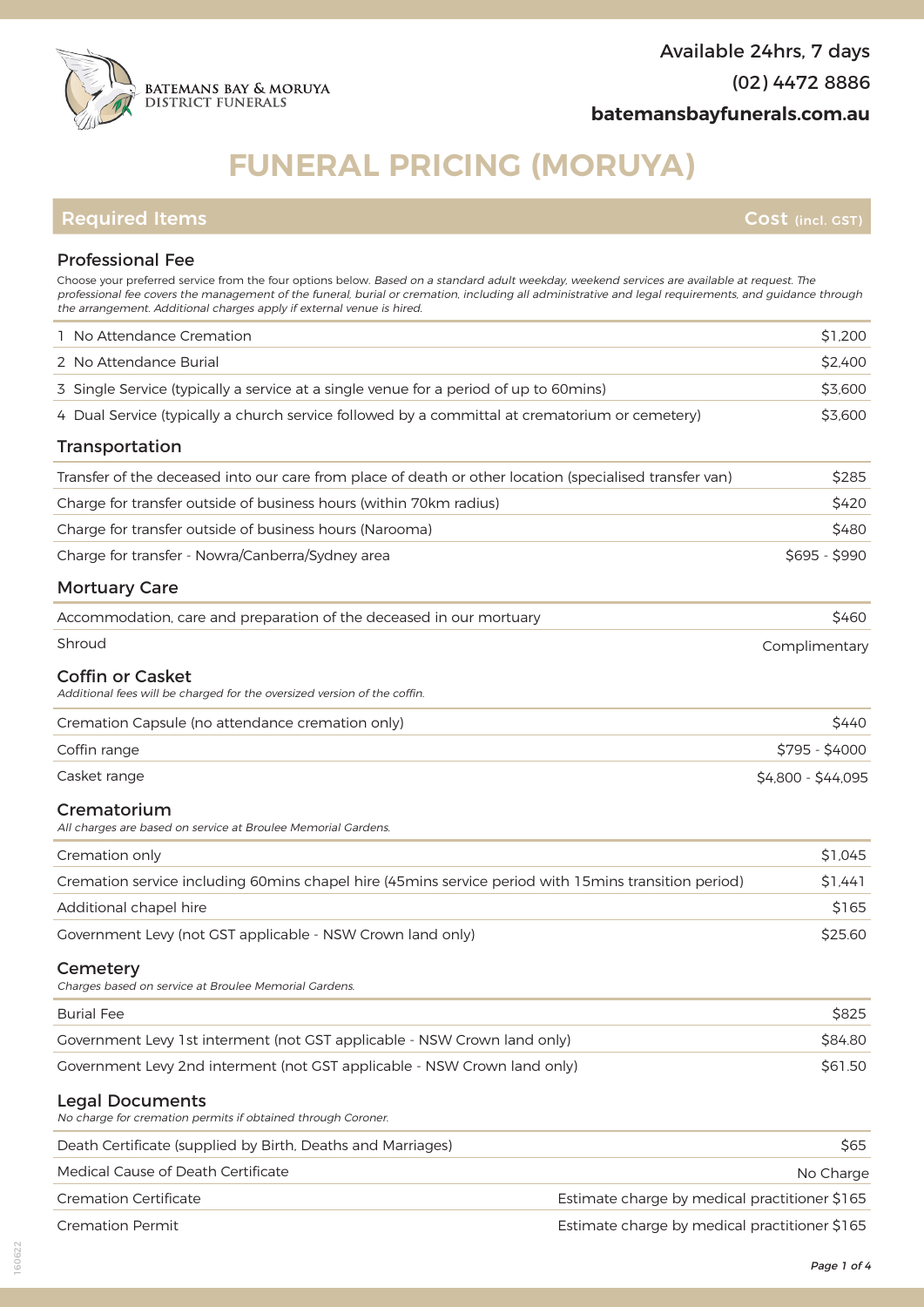

## **FUNERAL PRICING (MORUYA)**

| <b>Optional Items</b>                                                                        | $\mathsf{Cost}$ (incl. GST)              |
|----------------------------------------------------------------------------------------------|------------------------------------------|
| Viewing                                                                                      |                                          |
| Viewing of deceased (onsite, up to 60mins, requested as part of full funeral service)        | Complimentary                            |
| Viewing at Broulee Memorial Gardens (15 mins prior to funeral service)                       | \$66                                     |
| <b>Additional Service Options</b>                                                            |                                          |
| Embalming of deceased (full preservation)                                                    | \$1.590                                  |
| Zinc Coffin Liner (rectangle)                                                                | As charged by supplier                   |
| Clergy and/or Celebrant Services                                                             | As charged by supplier                   |
| Death and Funeral Notice in Newspaper                                                        | As charged by supplier                   |
| Family Mourning Car                                                                          | \$270                                    |
| Flowers                                                                                      | As charged by supplier                   |
| Order of Service Booklet                                                                     | As charged by supplier                   |
| Condolence Book                                                                              | <b>\$77</b>                              |
| <b>Visual Reflection Slideshow</b>                                                           | As charged by supplier                   |
| Digital Live Streaming                                                                       | As charged by supplier                   |
| <b>Repatriation Services</b>                                                                 | Charges based on individual circumstance |
| <b>Memorial Services</b>                                                                     | Charges based on individual circumstance |
| Memorialisation                                                                              |                                          |
| Grave Marker (monumental sections only)<br>Temporary marker until permanent monument erected | \$220                                    |
| Headstone                                                                                    | As charged by supplier                   |

Cremation Urn/ Cremation Jewellery **As charged by supplier** Cremation Urn/ Cremation Jewellery **As charged by supplier** 

## No Attendance Cremation Service

All charges are based on service at Broulee Memorial Gardens, This service includes the following:

- § Professional service
- § Transport from the location of death (within 70km)
- Mortuary care
- § Cremation Capsule
- § Cremation
- § All legal documents
- § Ashes presented in a standard urn from the crematorium

\$3,825